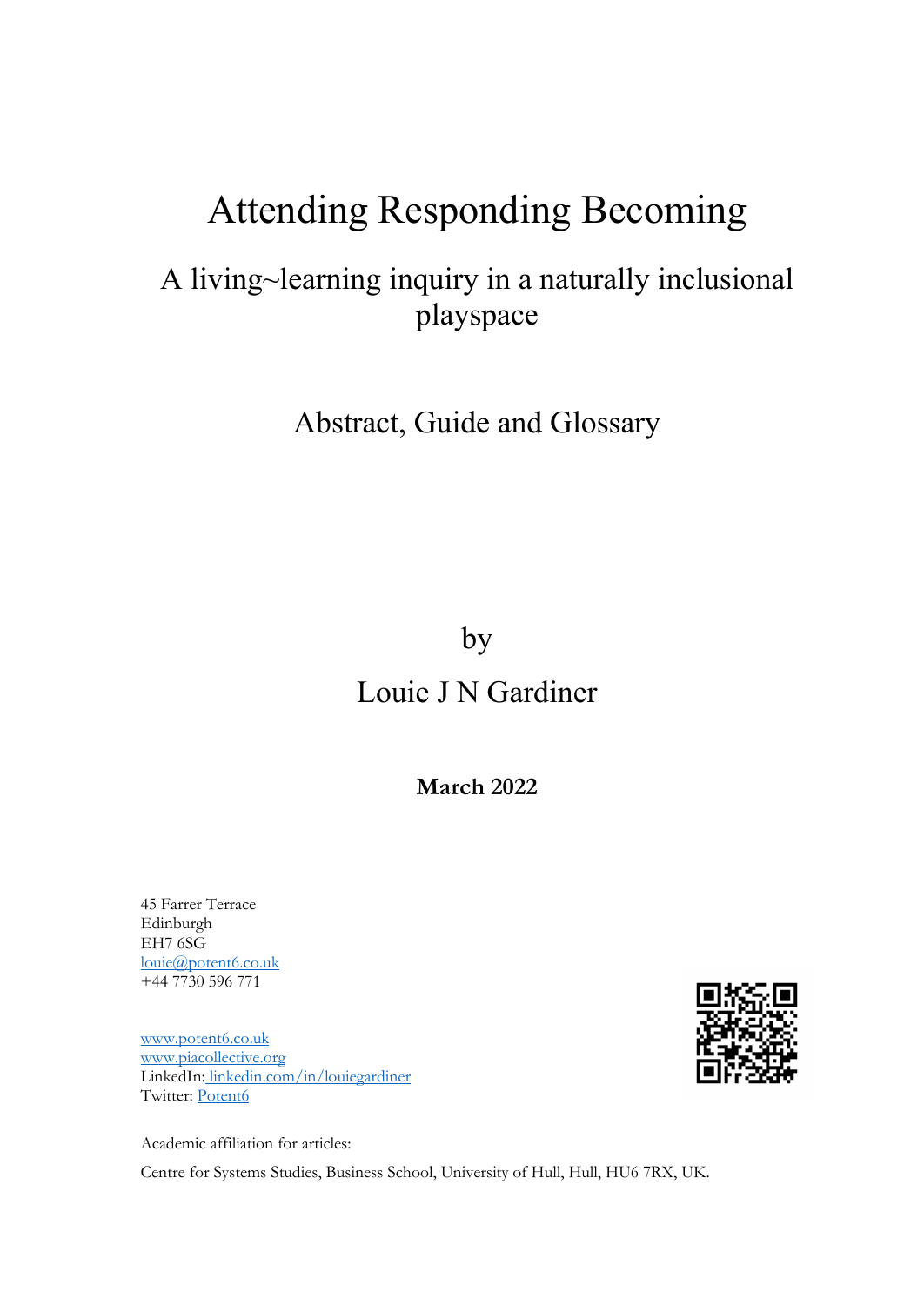#### **Abstract**

Traditional scientific paradigms emphasise writing in the third person, effectively marginalising the subjective perspective of the researcher. Many systems thinking, cybernetics and complexity approaches are better in this regard, as they involve systemic interventions where the relationships between the researcher and other participants really matter. Writing in the first person therefore becomes acceptable.

In this Thesis (and a partner document coupled with it), I have explored how to reincorporate subjective empiricism into my systemic intervention practice. This has brought forth many unanticipated contributions. These take the form of new frameworks, concepts and approaches for systems and complexity practice, emerging from my engagements with myself and others, as well as from reflections upon those engagements.

However, the content of my reflections and 'becomings' are not all that represent my doctoral contribution; there is also the *form* of my representation(s), as well as the emergent nature of the process through which they have come to be. I have drawn from Gregory Bateson's use of metalogues: where the nature of a conversation mirrors its content – e.g. getting into a muddle whilst talking about muddles! Intuitively, I grasped the importance of metalogue in what I was attempting, and found myself coining the term *metalogic coherence*. Without fully appreciating what this might mean in practice, I groped my way into undertaking and documenting my research in ways that I believed would be *metalogically coherent* with the complexity-attuned principles to which I was committing. In sum, and key to appreciating what unfolds in the narrative, is recognising this Thesis and its partner document as *metalogically coherent* artefacts of **naturally inclusional, complexity-attuned, evolutionary research**.

To fully acknowledge the different ways of knowing that have flowed into my inquiry, I have written in multiple voices (called *statewaves*, for reasons to be explained in the thesis). I found myself shifting from one voice to another as I explored and expressed different dimensions of what I was experiencing and discovering.

In addition, I have made liberal use of hyperlinks, so both documents are far from linear. They are more akin to a mycorrhizal network, interlinking flows of ideas and sensemaking, all of which can be accessed and experienced differently, depending on each reader's engagement with and through it.

The thesis and its partner document are part of a composite submission that contains both poetry and artwork (visual depictions and animations of the ideas). These elements, along with the more conventional academic text, are augmented by penetrating reflections on my personal motivations, guided by a narrator signposting the streams as they flow into and between each other. All of my being has been implicated and impacted by this endeavour. When insights and new 'becomings' emerged flowfully during my practice, my joy was reflected in my narrative; as indeed were my pain, doubts and reinterpretations associated with ideas that were difficult to birth. I present all this in my submission, without retrospective sanitisation or simplification. In so doing, I am keeping faith with the principle that I remain at the heart of my research, and cannot be extracted from it without doing violence to the *metalogical coherence* that gives it meaning.

#### *Keywords:*

abduction; metalogic coherence; Natural Inclusion; Natural Inclusionality; second-order cybernetics; P6 Constellation; Participation Compass; Presence in Action; Point Attractor Inquiry (PAI); statewaves; subjective empiricism; symmathesic agency; symmathesy; systemic intervention; systems thinking; Systemic Research Framework.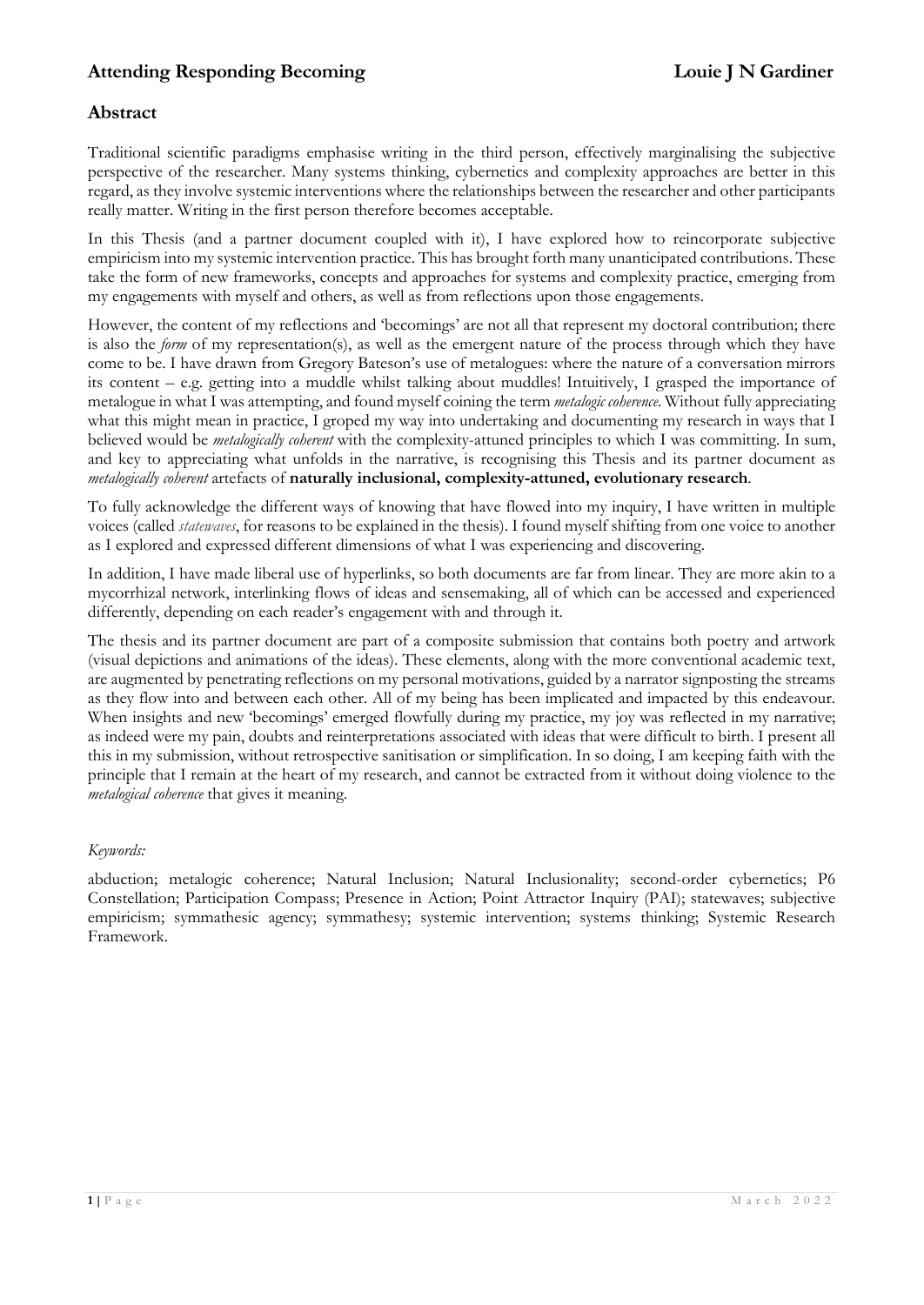#### **Navigating this doctoral submission**

Given the unusual nature of my doctorate, I thought it might be useful to offer some guidance to how you might engage with it. This composite submission comprises a range of digital files with **filenames commencing** with a number **00-06**.

►The components include: animated multi-media presentations i.e. 'prezis' (**00, 01, 02, 03a, 03b, 5b**); two coupled, text-dominant documents including my Thesis (**04**) and Chapter-Five-as-Appendix, i.e. **§CA-5** (**05a**) along with a separate Abstract (**00a**) and Abstract, Guide and Glossary (**00b**); and finally, an anthology of poems written during my research (**06**).

► My ways of presenting come in four distinctive 'voices' which, together complement and convey my research inquiry and what has arisen through it. I refer to these ways/voices as statewaves; and when I formally introduce them in my Thesis (**04**), I explain why. From the list below, you will see that each file/component conveys its message through a dominant *statewave*. However, **all** *statewaves* show up, weave and flow, to varying degrees, within each component:

- ►**Navigator-Narrator (NN): file names commencing 00, 00a**
- **≈Visual-Kinaesthetic (VK): file names commencing 01, 02, 03a, 03b, 05b**
- ♦**Intellectual-Theoretic (IT): file names commencing 04, 05a**
- ♫**Aesthetic Poetic (AP): file name commencing 06**

►Each *statewave* and component is essential – bringing a different quality, dimension, tone, structure, presentation style and content to my overall contribution. Each is needed to grasp the distinctive yet complementary nature and essence of the '*abductive fruits*' of my research.

#### Every way flows every way

►In principle, you could start with (and repeatedly revisit) any of these files, because each opens up and flows into all the others. Initially, however, I suggest that you proceed in numbered order, particularly as the contributions of ►**Navigator-Narrator** and **≈Visual-Kinaesthetic** afford an overarching synthesis which, I believe, will help you grasp the gestalt of what you are about to encounter in detail with ♦**Intellectual-Theoretic**.

►Given the entangled, nonlinear nature of my undertaking, do use the: (a) within-in document hyperlinks (blue, underlined text); (b) between-document **section references**, e.g. **§CA-5.1**; and (c) external hyperlinks to the multimedia components of my composite submission.

►**For ease of access and quick referencing:** whilst engaging with the above material, you may find it useful to print file **00a**. This includes the Abstract, this Guide repeated, plus the Glossary – all extracted from file **04**.

►In case you cannot access components of my composite submission through formal academic channels, I have made my components accessible via the link below:

#### [Louie's Doctoral Research](https://potent6.co.uk/learning-opportunities/louies-doctoral-research/)

PLEASE NOTE: Particularly within the files commencing **04** and **05a**, I include hyperlinks which will take you to the *online* versions of my 'prezis' (**00, 01, 02, 03a, 03b, 05b**). These require strong, fast internet connections to experience them 'as intended'.

►If anything is inaccessible to you, I may be able to provide non-animated pdfs so you can access the content. Please do **email me** if you have any difficulties or queries.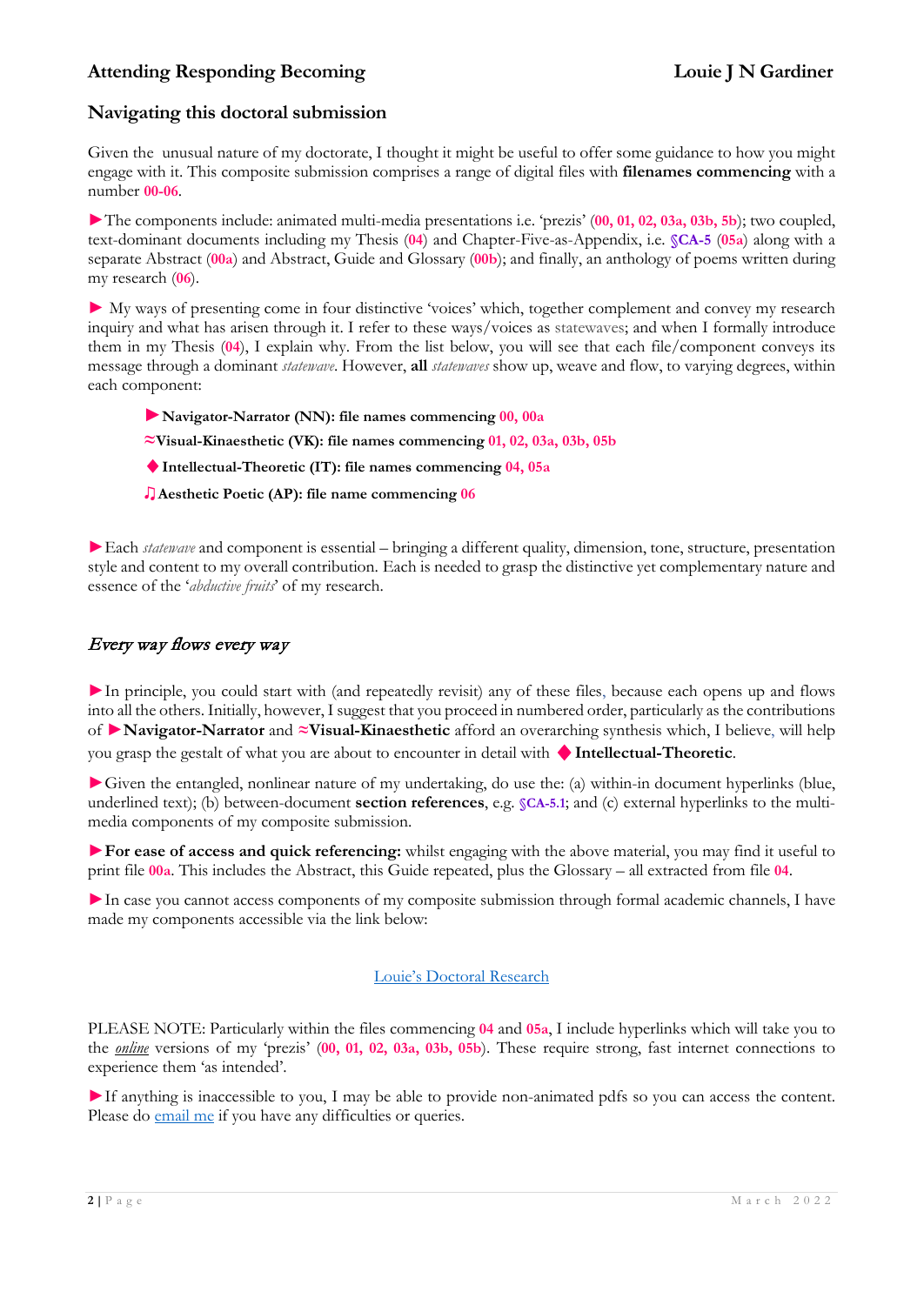### **Glossary**

| <b>Term</b>                                  | <b>Definition</b>                                                                                                                                                                                                                                                                                                                                                                                                                                                                                                                                                                                                                                                                                                                                                                                                                                                                                                                                                                                                                                                                                                                                                                                                                                                                                                                                                                                                                                                                                                                                                                                                                                                                                                                                                                                                                                                                                                                                                                                                                                                                                                                                                                                                                                                                                                                                                                                                                                                                                                                                                                                                                                                                                                                                                                                                                                                                                                                                                                                                                                                                                                                                                                                                                                                                                                                                                                                                                                                                                                                                                                                                                                                                                              |
|----------------------------------------------|----------------------------------------------------------------------------------------------------------------------------------------------------------------------------------------------------------------------------------------------------------------------------------------------------------------------------------------------------------------------------------------------------------------------------------------------------------------------------------------------------------------------------------------------------------------------------------------------------------------------------------------------------------------------------------------------------------------------------------------------------------------------------------------------------------------------------------------------------------------------------------------------------------------------------------------------------------------------------------------------------------------------------------------------------------------------------------------------------------------------------------------------------------------------------------------------------------------------------------------------------------------------------------------------------------------------------------------------------------------------------------------------------------------------------------------------------------------------------------------------------------------------------------------------------------------------------------------------------------------------------------------------------------------------------------------------------------------------------------------------------------------------------------------------------------------------------------------------------------------------------------------------------------------------------------------------------------------------------------------------------------------------------------------------------------------------------------------------------------------------------------------------------------------------------------------------------------------------------------------------------------------------------------------------------------------------------------------------------------------------------------------------------------------------------------------------------------------------------------------------------------------------------------------------------------------------------------------------------------------------------------------------------------------------------------------------------------------------------------------------------------------------------------------------------------------------------------------------------------------------------------------------------------------------------------------------------------------------------------------------------------------------------------------------------------------------------------------------------------------------------------------------------------------------------------------------------------------------------------------------------------------------------------------------------------------------------------------------------------------------------------------------------------------------------------------------------------------------------------------------------------------------------------------------------------------------------------------------------------------------------------------------------------------------------------------------------------------|
| Text emphases                                | My use of <b>bold</b> , <i>italics</i> , "double" and 'single' speech marks:<br><b>Bold</b> – emphasising terms drawn from a third-person source outwith a direct quotation or<br>$\circ$<br>simply emphasising a word.<br>Italics - anything I am uniquely introducing, e.g. terms, neologisms, definitions, including my<br>$\circ$<br>interior commentary often used in sidebars.<br>"quotation" from an external reference.<br>O<br>A 'quotation' embedded in another quotation or outwith a formal quotation I may be indicating<br>$\circ$<br>the use of a term as a non-page-specific reference; or that I am questioning the validity of a<br>term or phrase, e.g. where below, I write: so-called rational reasoning I might another time write<br>'rational' reasoning.                                                                                                                                                                                                                                                                                                                                                                                                                                                                                                                                                                                                                                                                                                                                                                                                                                                                                                                                                                                                                                                                                                                                                                                                                                                                                                                                                                                                                                                                                                                                                                                                                                                                                                                                                                                                                                                                                                                                                                                                                                                                                                                                                                                                                                                                                                                                                                                                                                                                                                                                                                                                                                                                                                                                                                                                                                                                                                                              |
| Abduction (see<br>also 'induction'<br>below) | Here I offer an <i>alternative</i> description based on my synthesis which finally came into view as I was<br>nearing the completion of my thesis. I suggest that:<br>Abduction is situated, naturally inclusional, emergent, nonlinear processing that – when enhanced by a metalogically<br>coherent, self-centering praxis such as ≈Presence in Action, or a collaborative praxis such as Symmathesic Agency using<br>the $PAI$ + Participation Compass – has the potential to generate radical insights, artefacts and responses that are real<br>SCA-5.5.6.2 and efficacious to the person(s) generating them; and which, depending on the scope of their applicability,<br>and the extent and rigour accorded to their iterative application $\leftrightarrow$ adaptation, may reliably be transferable to others<br>SCA-5.5.12.5: p. 578<br>I illuminate the terms I use above:<br>Situated - each person wherever they are, is locally situated in their relational, wider-world and<br>$\circ$<br>kosmological realms. It is from these realms that they (non-)consciously access 'data' within<br>and beyond themselves through all of their being.<br>Naturally inclusional - reliant on bringing into confluence, first person 'data' with second and<br>$\circ$<br>third-person, in <i>reflective-reflexive</i> , receptive-responsive process(ing). This acknowledges that<br>both tangible and intangible 'data' or presences/essences are in co-creative interplay. This is<br>consistent with Natural Inclusionality and Peirce's own recognition that nature holds the key<br>to future knowing.<br>Nonlinear - infinite unknowable and some knowable presences/essences interact in<br>$\circ$<br>unpredictable ways, generating new and repeating patterns - none of which we can invoke on<br>demand. However, we can establish conditions in which they may be more likely to arise. This<br>ties in to Peirce suggesting that "logical criticism is limited to what we can control" and<br>"perceptual judgment cannot be sensibly controlled now, nor is there any rational hole that it<br>ever can be" (Peirce, 1893-1913 [1998]: p.240). On this last point, in light of Presence in Action,<br>it can be disrupted and converted, but never on command.<br>Metalogically coherent – when metaphorm, practice/process(ing) and paradigm are mutually consistent<br>$\circ$<br>§Glossary; §5.5.11.6: Figure A-68.<br>Self-centering process(ing) - whatever we experience comes through our bodily senses; we notice<br>$\circ$<br>what we are attuned to notice, and make what we make of what we notice. When we begin to<br>notice what we are (not) noticing aided by the six outlying portals; and as we expand our <i>acuity</i><br>to notice more and notice differently, we cannot not generate new insights. This is abduction<br>(emergent nonlinearity) coming alive in us, expanding beyond the partiality of 'perceptual<br>judgment' (i.e. Fiction-dominated meaning-making).<br>Charles Sanders Peirce offers the earliest attempts to explicate abduction. His ideas evolved but many<br>scholars retain his early formulation and remain attached to seeing abduction as a trade-off, losing<br>'security' in favour of 'uberty' (abundance) §CA-5.5.12.1: p. 559-560. I came to my synthesis, building on<br>Peirce's later thinking, aided by Thomas (2015) who draws parallels between Peirce's work and<br>complex/dynamic systems and complexity science. I found clarity and resonance, enabling me to marry<br>my subjective empirical knowing with sources of new knowledge unavailable to Peirce and those wedded<br>to earlier reductionist formulations. |
|                                              | It is important to note that in philosophy (within the reductionist paradigm of traditional science),<br>abduction is considered a form of explanatory reasoning in which there are two simplistic, confusingly<br>contradictory uses of the term. The first refers to generating hypotheses and the second to justifying<br>them. The latter is more commonly used and referred to as Inference to the Best Explanation (IBE)<br>though increasingly the generative aspect is regaining ground in academia. Both are constrained by                                                                                                                                                                                                                                                                                                                                                                                                                                                                                                                                                                                                                                                                                                                                                                                                                                                                                                                                                                                                                                                                                                                                                                                                                                                                                                                                                                                                                                                                                                                                                                                                                                                                                                                                                                                                                                                                                                                                                                                                                                                                                                                                                                                                                                                                                                                                                                                                                                                                                                                                                                                                                                                                                                                                                                                                                                                                                                                                                                                                                                                                                                                                                                           |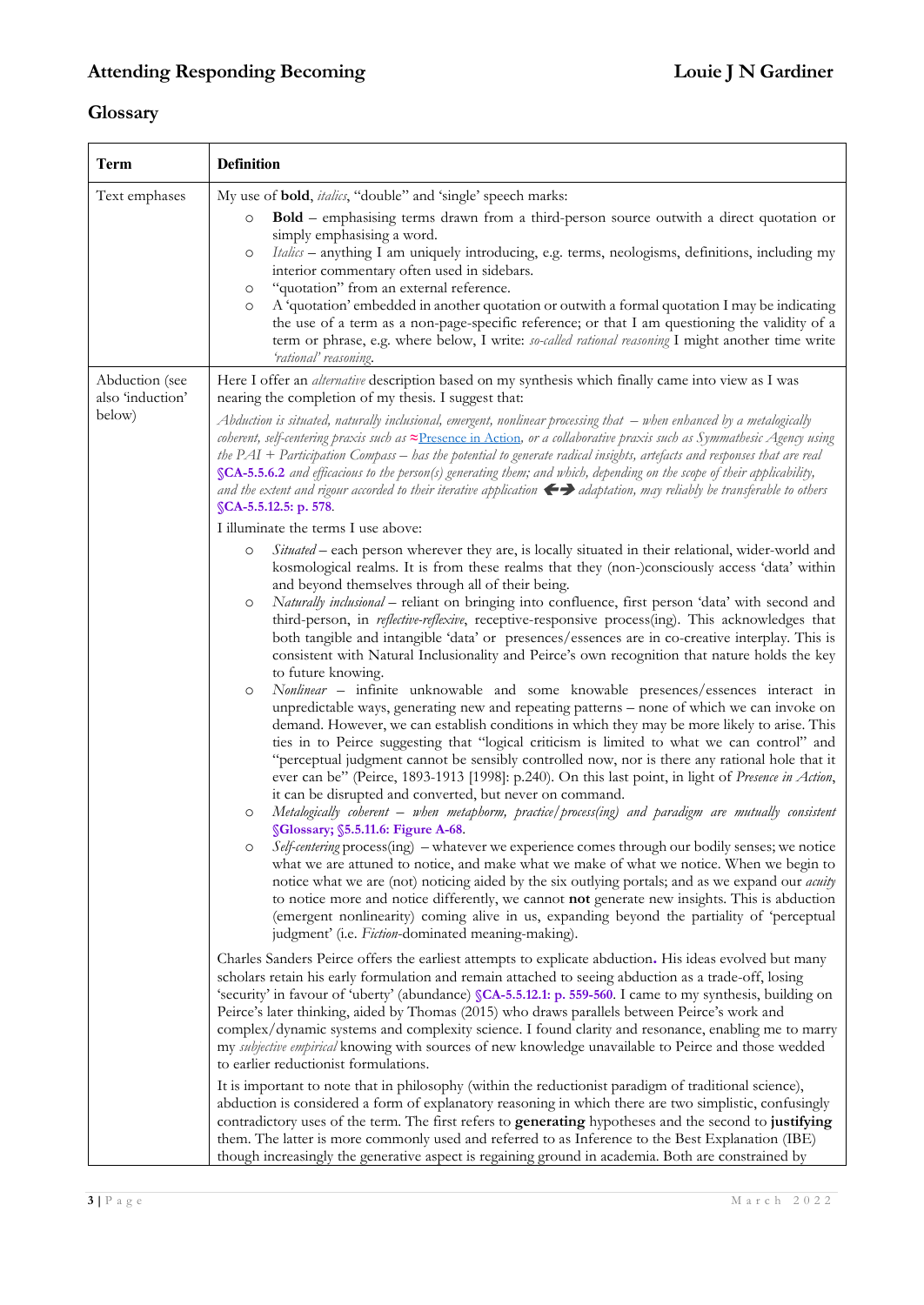|                                    | reductionism because they rely on so-called rational reasoning and ignore what else may be in play and<br>implicated within a person's interior processing.<br>Shank and Cunningham (1996) §CA-5.5.12.1, using Peirce's logic, derive six types of abduction:<br>omen/hunch, Symptom, Metaphor/analogy, Clue, Diagnosis/scenario and Explanation. Simplistically,<br>in all these types, there appears to be something in common which had me return to the roots of the<br>word i.e. ab $=$ away; ducto $=$ to lead. At its simplest, abduction seems to be about moving<br>something(s), e.g. ideas, patterns, similarities etc, away from its/their usual context and comparing,<br>considering or applying it/them in another. In so doing, we may gain novel insights previously<br>unconceived. We may be able to invoke this consciously, but even when we do not, I suggest, we are<br>doing it, albeit in an impoverished way, i.e. based on linear, reactive tendencies which have us rely on<br>distinctly partial data. Our capacity for nonlinear, non-conscious, subjective empirical processing is<br>always available and in motion while ever we are alive. The question of import to me is: can we |
|------------------------------------|----------------------------------------------------------------------------------------------------------------------------------------------------------------------------------------------------------------------------------------------------------------------------------------------------------------------------------------------------------------------------------------------------------------------------------------------------------------------------------------------------------------------------------------------------------------------------------------------------------------------------------------------------------------------------------------------------------------------------------------------------------------------------------------------------------------------------------------------------------------------------------------------------------------------------------------------------------------------------------------------------------------------------------------------------------------------------------------------------------------------------------------------------------------------------------------------------------------------|
|                                    | enhance the quality and efficacy of our abductive processing? My answer: Yes, but only if we engage in<br>a metalogically coherent, naturally inclusional, self-centering praxis such as Presence in Action SCA-5.5.12.5.                                                                                                                                                                                                                                                                                                                                                                                                                                                                                                                                                                                                                                                                                                                                                                                                                                                                                                                                                                                            |
| Abductive fruits                   | That which has arisen through my living~learning inquiry: the ten tangible and intangible artefacts,<br>representations/frameworks, concepts, models, praxes, presented in this submission, i.e.<br>chronologically by arrival (1) the <i>Participation Compass</i> ; (2) the <i>PAI</i> ; (3) the <i>P6 Constellation</i> ; (4) my<br>statewaves, (5) Aphorisms of Nature + Symmathesic Agency Behaviours, (6) the Symmathesic Agency Model; (7) the<br>Systemic Research Framework; (8) Presence in Action; (9) metalogic coherence; my (10) poetry anthology; and<br>ultimately, this Thesis $+$ Chapter-Five-as-Appendix $\mathcal{S}$ CA-5.                                                                                                                                                                                                                                                                                                                                                                                                                                                                                                                                                                     |
| Acuity Practice                    | A noticing practice, embedded in the praxis of Presence in Action, invoked by a single question: What am I<br>/ are you noticing? It is associated with the P6 Constellation and the PAI and comprises four essential<br>'behaviours': Notice; Reflect; Follow; Re-turn.                                                                                                                                                                                                                                                                                                                                                                                                                                                                                                                                                                                                                                                                                                                                                                                                                                                                                                                                             |
| Acuity Fountain                    | A visual metaphor that illustrates the generative, self-centering expansivity that arises from extending our<br>capacity to notice more than we did 'before': generative agility, fluency and reflexive artistry are sourced in<br>and by our personal commitment to extend our capacity to notice i.e. our acuity SCA-5.5.11.3: Figure A-<br>63.                                                                                                                                                                                                                                                                                                                                                                                                                                                                                                                                                                                                                                                                                                                                                                                                                                                                    |
| Admit                              | Sometimes I use this word for one of its meanings: acknowledge/confess; allow/let in, accept, accept<br>as possible/valid. When I embolden the word, I am invoking all these meanings at once.                                                                                                                                                                                                                                                                                                                                                                                                                                                                                                                                                                                                                                                                                                                                                                                                                                                                                                                                                                                                                       |
| Agency                             | I have come to understand the concept of agency as a particular manifestation of self-organising<br>dynamics tipping a living being into some form of motion; and that this is perhaps better (and more<br>neutrally) expressed as animation SCA-5.5.5.5: p.293; S6.4.                                                                                                                                                                                                                                                                                                                                                                                                                                                                                                                                                                                                                                                                                                                                                                                                                                                                                                                                               |
| Aphorisms of<br>nature             | An aphorism is succinct observation that has a kernel of 'truth' in it. My aphorisms of nature's way have<br>been likened to Zen Koans. They are poetic, provocative phrases that tease the reader into slowing<br>down to ponder more deeply about what is actually being conveyed, e.g. what is, is not alludes to the<br>notion that what we think is real may simply be a perception, conception or interpretation of a 'thing'<br>or an event. For example: is a rock solid? It may seem so at one scale of observation but at an atomic<br>scale it can be seen to be mostly space! My aphorisms SCA-5.5.11.4 are products - acting as surrogates -<br>of my synthesis of experiential and practical knowing, and encounters with other propositional content.<br>Each one relates to one or more principles drawn from complexity science, systems thinking, Natural<br>Inclusionality or primal animation.                                                                                                                                                                                                                                                                                                   |
| Community-in-<br>practice          | I make a distinction between 'in' and 'of'. A community of practice has members who do similar work<br>using similar approaches etc. The PLA community-in-practice comprises practitioners who self-reflexively<br>work on themselves, supporting and supported by each other. It is a fundamental second order science<br>distinction – we are mutually learning in practice together, not doing something to others we do not do<br>ourselves.                                                                                                                                                                                                                                                                                                                                                                                                                                                                                                                                                                                                                                                                                                                                                                     |
| Complexity<br>thinking<br>paradigm | The use of complexity science concepts as scaffolding for thought, recognising and admitting both the<br>objectivist tendencies within complexity science and the interpretivist tendencies within systemic<br>thinking. It also holds the space for stable patterns and particularities (Boulton et al., 2015: p. 29) §0.2;<br>0.3: Footnote 33.                                                                                                                                                                                                                                                                                                                                                                                                                                                                                                                                                                                                                                                                                                                                                                                                                                                                    |
| 'Data'                             | I use this word with apostrophes to refer to an expanded range of interiorly-accessed, first-person data-<br>types, framed within the portals of the P6 Constellation.                                                                                                                                                                                                                                                                                                                                                                                                                                                                                                                                                                                                                                                                                                                                                                                                                                                                                                                                                                                                                                               |
| Decision (in P6<br>Constellation)  | (Reactive/ Rational) What we think we are going to do. If/when we do it, this becomes a Fact.                                                                                                                                                                                                                                                                                                                                                                                                                                                                                                                                                                                                                                                                                                                                                                                                                                                                                                                                                                                                                                                                                                                        |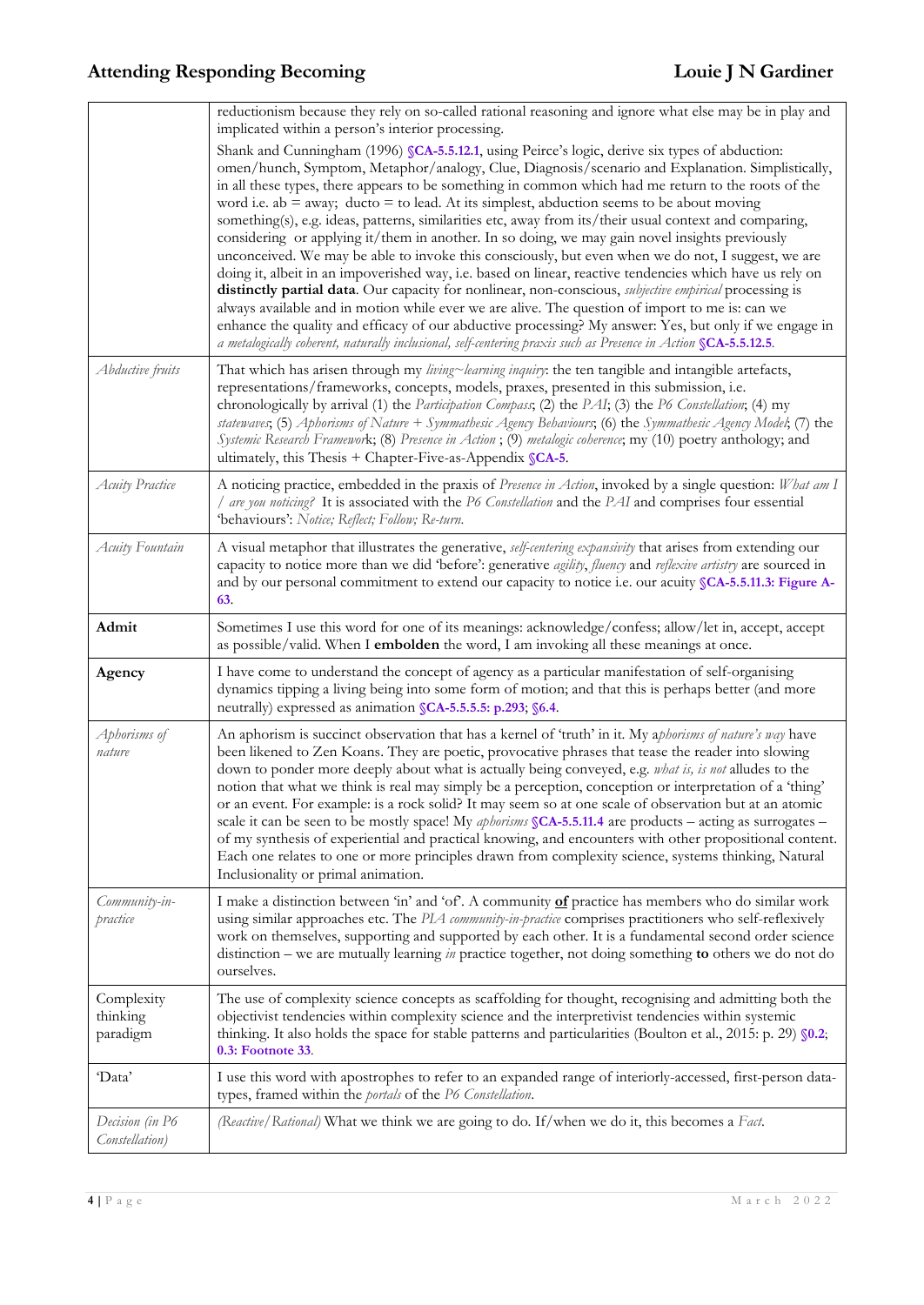| Eddy sidebars                                | The term I use for the sidebars in which I give space for my interior commentary, personal processing<br>and sometimes poetry. 'Eddy' leverages the river metaphor I use for this thesis being a torrent of<br>verbiage from which I take refuge in the eddies, affording moments of self-centering - reflective-reflexive<br>processing (see below) that helps me 're-enter' the river of words §0.3: Footnote 21.                                                                                                                                                                                                                                                                                                                                                                                                                                                                                                                                                                                                                                                                                                                                                                                                                                                              |
|----------------------------------------------|----------------------------------------------------------------------------------------------------------------------------------------------------------------------------------------------------------------------------------------------------------------------------------------------------------------------------------------------------------------------------------------------------------------------------------------------------------------------------------------------------------------------------------------------------------------------------------------------------------------------------------------------------------------------------------------------------------------------------------------------------------------------------------------------------------------------------------------------------------------------------------------------------------------------------------------------------------------------------------------------------------------------------------------------------------------------------------------------------------------------------------------------------------------------------------------------------------------------------------------------------------------------------------|
| Enform                                       | Considered to be an obsolete word that I have re-instated here because it more closely captures what I<br>seek to convey – "to form or to fashion" (Wiktionary, 2017)                                                                                                                                                                                                                                                                                                                                                                                                                                                                                                                                                                                                                                                                                                                                                                                                                                                                                                                                                                                                                                                                                                            |
| Facts (in P6<br>Constellation)               | (Past, Present): The presence of a named 'thing' or person (material object); events/happenings that take<br>place; what someone says or does (transient immaterial happenings) that can/may be recorded, noted<br>or measured: i.e. that which is considered to be 'objectively' available to all, though not necessarily<br>accessible by all, by virtue of personal perspective/position, proximity/scale, or perceptual<br>filtering. Something that has "an apparently fixed, shared value to be thought of as 'facts'"<br>(Glanville, 1982: p.6). NB. This quotation is of import. Philosophically, it illuminates that when we<br>label something we are, in essence, making meaning of it i.e. we are deploying <i>Fictions</i> to give name to<br>the thing so we can refer to 'it' or communicate about it with others. Anything we consider a Fact, is<br>held by a normative agreement to refer to that 'thing/happening' with the label/name we have given it.<br>Heuristically this distinction serves us.                                                                                                                                                                                                                                                         |
| Feelings (in P6<br>Constellation)            | (Physical, Emotional): A single term that includes our physical, physiological and affective states §6.4:<br>Footnote 140; i.e. somatosensory (muscles, connective tissue, skin); proprioceptive (movement and<br>posture) and interoceptive (our internal organs e.g. heart, lungs, guts); AND what we ordinarily call<br>'emotions'. Bodily sensations are experienced in the entirety of our bodies (Johnstone, 2012; Sheets-<br>Johnstone, 1999a, 2008) though, often, we may locate particular sensations 'somewhere' (e.g. "my skin<br>is tingling"; "my lips are dry"; "my hands are shaking"). These and other outwardly imperceptible<br>sensations are accepted as empirical if they can be measured (e.g. heartbeat, sweating, liver function).<br>'Unmeasurable' affective states are considered 'subjective' (which means that an outsider cannot know<br>what goes on inside another); e.g. emotions such as anger, disappointment, frustration, delight, etc. In<br>the midst of experiencing, we simply need to connect with all the feelings we are feeling – and often<br>there are several-to-many, never just one!                                                                                                                                           |
| Fiction (in P6<br>Constellation)             | (What my mind does with'): i.e. what we make of all that we consciously and non-consciously<br>encounter and experience. We give labels and make assumptions, interpretations, judgements,<br>conclusions, myths, stories, metaphors, imaginings, etc. Meanings do not exist outwith a relational and<br>wider-world context. They are constructed and shared 'inter-subjectively' through language and<br>symbols. However, my meaning-making is mine, affected by past encounters, accessed through me;<br>yours is yours, through you. Sometimes our meaning-making coincides and sometimes it collides.                                                                                                                                                                                                                                                                                                                                                                                                                                                                                                                                                                                                                                                                      |
| Induction (as<br>distinct from<br>abduction) | "Inductions and abductions can be distinguished by their different targets. Both serve the target of<br>extending our knowledge beyond observation-but in rather different respects. Inductions serve the<br>goal of inferring something about the future course of events—which is important for planning,<br>that is, adapting our wishful actions to the course of events. In contrast, abductions serve the goal of<br>inferring something about the unobserved causes or explanatory reasons of the observed<br>events—which is of central importance for manipulating the course of events, that is, adapting the<br>course of events to our wishes (cf. also Peirce 1903, CP 5.189; Aliseda 2006, p. 35). That abductions<br>cannot be reduced to inductions follows from the fact that inductions cannot introduce new<br>concepts or conceptual models; they merely transfer them to new instances. In contrast, some<br>kinds of abductions can introduce new concepts (cf. Peirce 1903, CP 5.170). Following Magnani (2001,<br>p. 20) I call abductions which introduce new concepts or models creative, in contrast to selective<br>abductions whose task is to choose the best candidate among a given multitude of possible<br>explanations" (Schurz, 2008: p. 2). |
| Influence                                    | The original meaning of influence is 'in-flowing' and not effecting outward change. When I refer to<br>Natural Inclusion, I draw on the original meaning – that receptive space influences i.e. draws in,<br>invokes, induces responsive energy flow (Gardiner, 2019: p. 108; Footnote 21) §CA-5.5.5.2.                                                                                                                                                                                                                                                                                                                                                                                                                                                                                                                                                                                                                                                                                                                                                                                                                                                                                                                                                                          |
| Intention/Intent                             | I take this to mean explicitly expressed conscious purpose(s), that are future-oriented, aspirational and may be<br>somewhat 'worthy' or 'lofty', e.g. 'I choose to adopt a daily exercise regime (Decision) in order to 'enhance<br>my health and wellbeing ( $Purpose$ )'; or 'make a difference to the world'. At the organisational level some<br>might speak of 'strategic choice/intent' a conscious, future-oriented statement directing the allocation<br>of resources. At either scale, both are consciously chosen and the assumption is that the relevant<br>actors will follow through, thereby accomplishing the stated purpose. There is an air of linear thinking<br>in sway. Intention is explicitly verbally expressed though often not lived out. Because of this they<br>show up as a kind of pretence SCA-5.5.6.2; SCA-5.5.12.2.                                                                                                                                                                                                                                                                                                                                                                                                                             |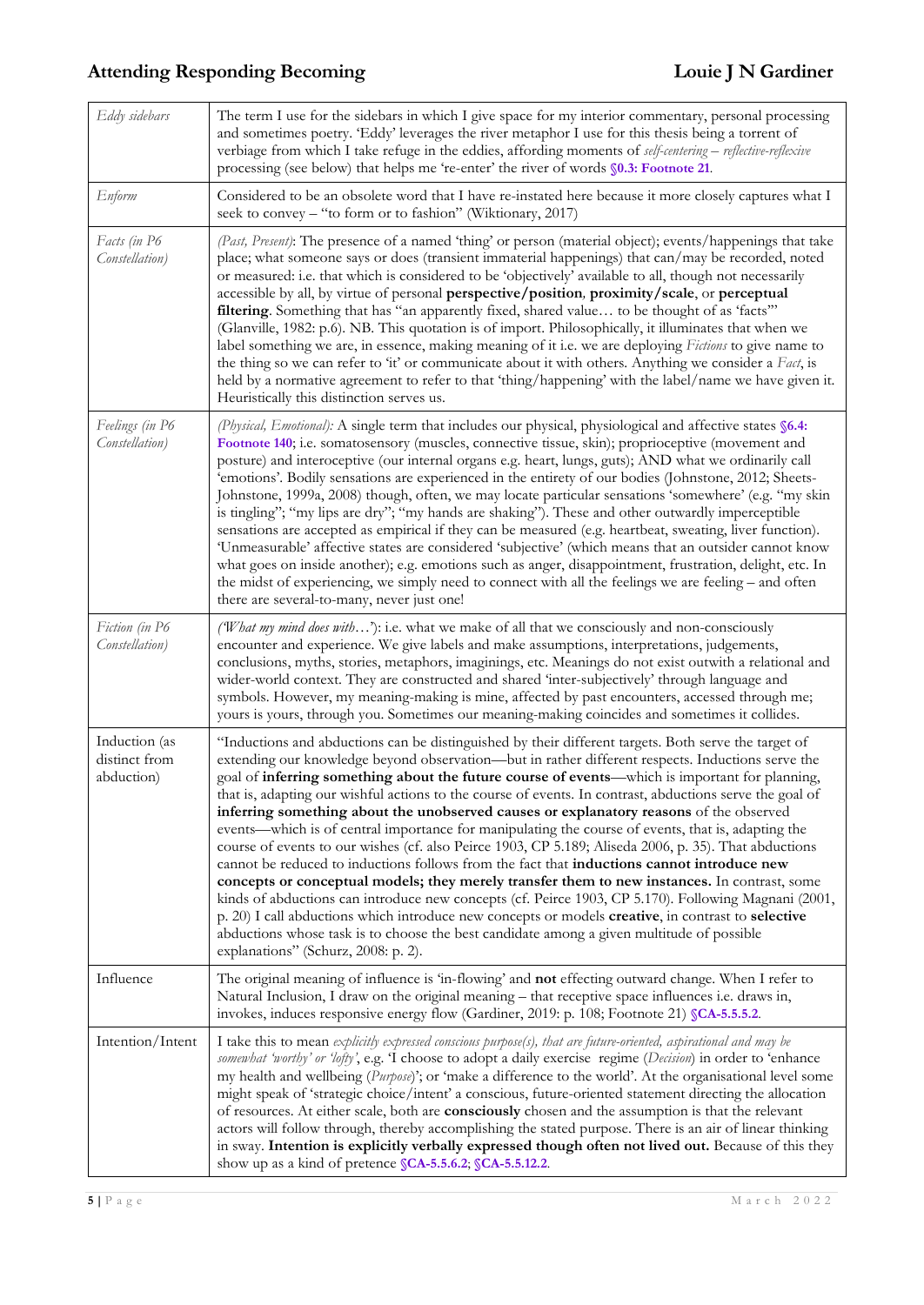| Intentionality                              | I take this to mean non-conscious purpose, implicitly conveyed through explicit, current being~doing expressions i.e.<br>through what we actually (do not) do and (do not) say. Intentionality is illuminated through the praxis<br>of Presence in Action using the P6 Constellation. It can be generative/creative or<br>degenerative/counterproductive. Through the decades of my reflective practice and now this doctoral<br>inquiry, I have noticed the prevalence of two simple <i>primal purposes – play</i> and <i>self-protection</i> $\S$ 0.3; $\S$ 1.4.1;<br>§3.5; §CA-5.5.6.2. These are life-enhancing and life-preserving but the latter can be distorted by our fast<br>thinking tendencies that have us react, often in error, based on distorted/drastically partial acuity,<br>which then compromises our discernment and meaning-making capacities. Intentionality is lived out<br>in each current moment, though is often not recognised nor verbally expressed unless revealed<br>through a self-centering praxis such as Presence in Action SCA-5.5.1.1; SCA-5.5.8.3; SCA-5.5.12.2. |
|---------------------------------------------|-----------------------------------------------------------------------------------------------------------------------------------------------------------------------------------------------------------------------------------------------------------------------------------------------------------------------------------------------------------------------------------------------------------------------------------------------------------------------------------------------------------------------------------------------------------------------------------------------------------------------------------------------------------------------------------------------------------------------------------------------------------------------------------------------------------------------------------------------------------------------------------------------------------------------------------------------------------------------------------------------------------------------------------------------------------------------------------------------------------|
| Inter-acting                                | Within the Systemic Research Framework, I use this hyphenated term to mean taking action together -<br>differentiating from 'interacting' which is usually about 'relating with others'.                                                                                                                                                                                                                                                                                                                                                                                                                                                                                                                                                                                                                                                                                                                                                                                                                                                                                                                  |
| Kosmos                                      | "1. 'Kosmos' is a Greek word meaning the entire world - the physical, the emotional, the mental, and<br>the spiritual. It has sadly been reduced to 'cosmos', which the modern world still claims to be 'the<br>whole world', but it only includes the physical realm – materialistic reductionism in other words"<br>(Wilber, 2017: p. 666).                                                                                                                                                                                                                                                                                                                                                                                                                                                                                                                                                                                                                                                                                                                                                             |
|                                             | I adopt kosmos in the $\approx$ SAM to re-instate the inclusional meaning invoked by it.                                                                                                                                                                                                                                                                                                                                                                                                                                                                                                                                                                                                                                                                                                                                                                                                                                                                                                                                                                                                                  |
| Living~learning<br>inquiry                  | A term I adopt in preference to Living Theory Action Research §CA-5.1.5 which implies conscious<br>intention. Living~learning inquiry encapsulates the emergent nature of learning that relies on non-<br>conscious intentionality and conscious intention §CA-5.1.5; §CA-5.5.5.4; §CA-5.5.5.5; §CA-5.5.6.4; §CA-<br>5.5.10.1; SCA-5.5.11.1                                                                                                                                                                                                                                                                                                                                                                                                                                                                                                                                                                                                                                                                                                                                                               |
| Metalogic coherence                         | Abductive Fruit 9: SCA-5.5.11.6 The pattern arising through the embodiment, alignment and attunement of intangible<br>Knowing, Being and Doing §Figure A-68. Thus, with metalogic coherence, Knowing represents the<br>intangible (usually nonconscious) paradigm & principles informing a person; Being comprises<br>intangible and tangible states and/or metaphorms (see below); and Doing reflects what people do and<br>how they do/process what they do in practice (i.e. their practice/process(ing)). In short, metalogic<br>coherence manifests when metaphorm, practice/ process(ing) and paradigm are mutually consistent."                                                                                                                                                                                                                                                                                                                                                                                                                                                                    |
|                                             | I posit that Presence in Action and Symmathesic Agency are metalogically coherent patterns, made possible by<br>the mutually consistent interrelating between their common paradigm & principles (expressed through<br>my Aphorisms and Symmathesic Agency Behaviours); respective metaphorms (the P6 Constellation and the<br>PAI), and shared Acuity Practice.                                                                                                                                                                                                                                                                                                                                                                                                                                                                                                                                                                                                                                                                                                                                          |
| Metalogue                                   | "A metalogue is a conversation about some problematic subject. This conversation should be such that<br>not only do the participants discuss the problem but the structure of the conversation as a whole is also<br>relevant to the same subjectNotably, the history of evolutionary theory is inevitably a metalogue<br>between man and nature, in which the creation and interaction of ideas must necessarily exemplify<br>evolutionary process" (Bateson, 1972: p. 12).                                                                                                                                                                                                                                                                                                                                                                                                                                                                                                                                                                                                                              |
| Metaphorm                                   | Described as: a framework/model/form/metaphor that is metalogically coherent with the paradigm it portrays, and the<br>practice/process by which it is deployed.                                                                                                                                                                                                                                                                                                                                                                                                                                                                                                                                                                                                                                                                                                                                                                                                                                                                                                                                          |
|                                             | A metaphorm may comprise a form/structure/procedure and/or metaphor(s) representing a<br>phenomena/process - all of which are mutually consistent with each other and that which they are<br>attempting to portray. A tangible metaphorm could be a visual or physical representation, e.g. the P6<br>Constellation floor mat; or the PAI funnel. Both examples rely on visual imagery accompanied by<br>(intangible) metaphors drawn from the natural world e.g. vortical dynamics (e.g. whirlwind, whirlpool)<br>illuminating the receptive-responsive principle of natural inclusion in which responsive energy is<br>invoked into flow by receptive space; complex living systems (e.g. swarm behaviour); autopoiesis (e.g.<br>change in/of a living being is determined by what that living being does with external occurrences).<br>None of these metaphors stands alone, but combined they convey the essence and felt-sense of the<br>complex, roiling, nonlinear processing within and between people engaged in each situated, solo and<br>shared inquiry SCA-5.5.11.6                         |
| Natural<br>Inclusion:<br>Principle of       | "Natural Inclusion is the evolutionary process through which all natural material forms come into<br>being and diversify as flow-forms - mutual inclusions of space and circulating energy in receptive-<br>responsive relationship" (Rayner, 2020: no pagination)                                                                                                                                                                                                                                                                                                                                                                                                                                                                                                                                                                                                                                                                                                                                                                                                                                        |
| Natural<br>Inclusionality:<br>philosophy of | "Natural Inclusionality is a philosophy that brings our human awareness of two distinct occurrences in<br>Nature — Matter and Space — into mutually inclusive relationship with one another instead of either<br>treating them as mutually exclusive opposites (as in abstract philosophical 'dualism') or one and the<br>same thing (as in abstract philosophical 'monism').                                                                                                                                                                                                                                                                                                                                                                                                                                                                                                                                                                                                                                                                                                                             |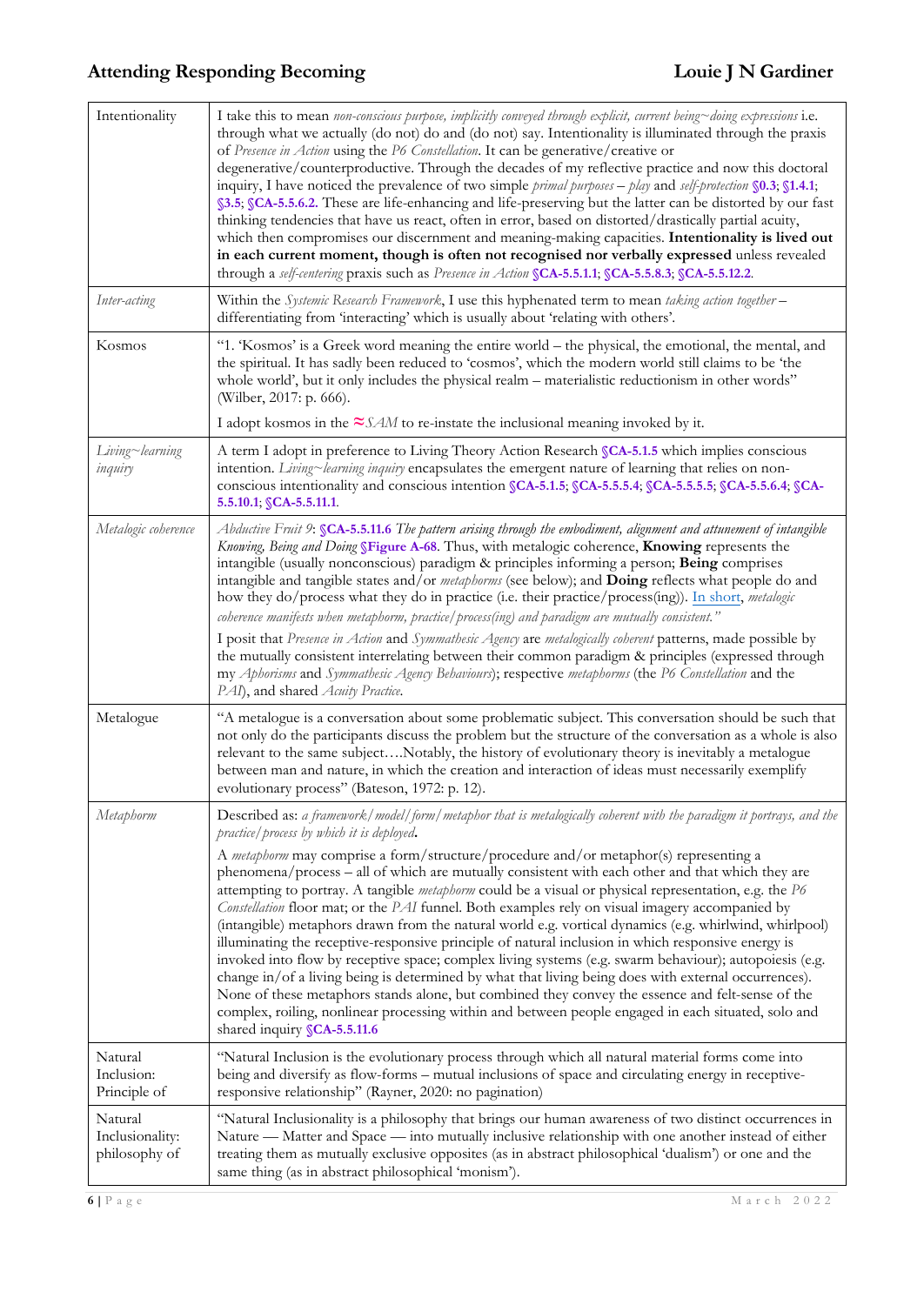|                                                                        | This philosophy of 'Natural Inclusion' combines our 'Sense' — our sensory and mental ability to detect<br>and reason from our knowledge of the existence of bounded material form — with our 'Sensibility' —<br>our heartfelt awareness of the unbounded, friction-free presence of space everywhere within,<br>throughout and beyond the surfaces of all material bodies. By so doing, it enables us to recognise the<br>dynamic role of a third kind of occurrence, Energy, as it circulates around local gravitational centres of<br>Space, in the formation of material bodies, ultimately from subatomic scale upwards. We recognise that<br>all natural material forms are dynamically bounded within the continuous friction-free stillness and<br>transparency of space, not immobilised within a rigidly definitive structural freeze-frame analogous to a<br>photographic snapshot. The transparent 'darkness' of space and the energetic play of 'light' are<br>appreciated to be mutually inclusive and co-creative presences, not adversaries in opposition to each<br>another" (Rayner, 2019: no pagination). |
|------------------------------------------------------------------------|-----------------------------------------------------------------------------------------------------------------------------------------------------------------------------------------------------------------------------------------------------------------------------------------------------------------------------------------------------------------------------------------------------------------------------------------------------------------------------------------------------------------------------------------------------------------------------------------------------------------------------------------------------------------------------------------------------------------------------------------------------------------------------------------------------------------------------------------------------------------------------------------------------------------------------------------------------------------------------------------------------------------------------------------------------------------------------------------------------------------------------|
| Outcomes (in P6<br>Constellation)                                      | Future Fictions, i.e. imagined Benefits/Consequences, i.e. what we imagine happening that we do or do not<br>want to happen.                                                                                                                                                                                                                                                                                                                                                                                                                                                                                                                                                                                                                                                                                                                                                                                                                                                                                                                                                                                                |
| PAI (Point<br>Attractor Inquiry)                                       | Abductive Fruit 2: The PAI is a naturally inclusional, nonlinear systemic framework that supports mutual<br>contextual exploration of complex situations where none of the stakeholders implicated or impacted<br>has any idea what (they could/should/need) to do SCA-5.5; SCA-5.5.10.                                                                                                                                                                                                                                                                                                                                                                                                                                                                                                                                                                                                                                                                                                                                                                                                                                     |
| Participation<br>Compass                                               | Abductive Fruit 1: This helps discern and decide upon fit-for-purpose approaches and methods to use in<br>particular interventions with particular stakeholders. It comprises four axes including Purpose, Balance of<br>Power, Nature of Interaction, Approaches & Methods SCA-5.4; SCA-5.5.10.                                                                                                                                                                                                                                                                                                                                                                                                                                                                                                                                                                                                                                                                                                                                                                                                                            |
| PAI+Participation<br>Compass                                           | Combined, these comprise naturally inclusional, nonlinear scaffolding that supports stakeholders in discerning how<br>to intervene (what to do and how to engage) efficaciously in situations of mutual concern SCA-5.5.10.                                                                                                                                                                                                                                                                                                                                                                                                                                                                                                                                                                                                                                                                                                                                                                                                                                                                                                 |
| P6 Constellation                                                       | Abductive Fruit 3: A naturally inclusional framework providing representational scaffolding for the<br>praxis of Presence in Action (combining an Acuity Practice underpinned by a deep praxis expressed in<br>seven Symmathesic Agency Behaviours §CA-5.1.6; §CA-5.5.11.5. The framework comprises six outlying portals<br>(Facts, Feelings, Fictions, Purpose, Outcomes, Decision) with a centering Presence portal that invokes the Acuity<br>Practice.                                                                                                                                                                                                                                                                                                                                                                                                                                                                                                                                                                                                                                                                  |
| Presence (in P6<br>Constellation)                                      | (Presence/Pretence) Central portal in P6 Constellation. representing the 'space' invoking the Acuity Practice<br>and inviting us to notice what is <i>current</i> in all that is present.                                                                                                                                                                                                                                                                                                                                                                                                                                                                                                                                                                                                                                                                                                                                                                                                                                                                                                                                   |
| Presence in Action                                                     | Abductive Fruit 8: The self-centering (reflective-reflexive, receptive-responsive) capacity of individuals to attend to what is<br>present and current in place in space in time. Within the text, I use the term 'response-ability' sometimes<br>interchangeably with Presence in Action.                                                                                                                                                                                                                                                                                                                                                                                                                                                                                                                                                                                                                                                                                                                                                                                                                                  |
|                                                                        | It is: a praxis arising from a fusion of faculties attending to what is present and current; a state of<br>Being ← > Becoming arising from attending to what is present and current; a person self-centering<br>through the praxis of $\approx$ Presence in Action SCA-5.5.                                                                                                                                                                                                                                                                                                                                                                                                                                                                                                                                                                                                                                                                                                                                                                                                                                                 |
| Purpose (in P6<br>Constellation, the<br>PAI, Participation<br>Compass) | I take this to include both intention and intentionality. Purpose in the PAI and Participation Compass, is<br>about conscious intention (mutually agreed intent supposedly guiding what is done and how it is done).<br>Purpose in the P6 Constellation illuminates the reactive, non-conscious intentionality actually manifesting<br>through a person's actions, simultaneously exposing their unfulfilled rhetoric of intention.                                                                                                                                                                                                                                                                                                                                                                                                                                                                                                                                                                                                                                                                                         |
| Reactive/reflex                                                        | Refers to nonconscious, habitual or instinctual reactivity (i.e. fast thinking) often though not always<br>invoked by past experiences. I use 'reactive' in preference to 'reflex' to avert confusion by conflating<br>reflex and reflexive (see reflective-reflexive below).                                                                                                                                                                                                                                                                                                                                                                                                                                                                                                                                                                                                                                                                                                                                                                                                                                               |
| Receptive space                                                        | Omnipresent presence of absence inviting & invoking the inflow of responsive energy.                                                                                                                                                                                                                                                                                                                                                                                                                                                                                                                                                                                                                                                                                                                                                                                                                                                                                                                                                                                                                                        |
|                                                                        | Understanding the distinctions between place and space: Space is the omnipresent presence of absence;<br>and place is the local neighbourhood in which a material entity arises from responsive energy flowing<br>into space.                                                                                                                                                                                                                                                                                                                                                                                                                                                                                                                                                                                                                                                                                                                                                                                                                                                                                               |
| Reflective<br>Contribution                                             | A practice associated with the apprenticeship learning approach supporting Presence in Action. This<br>practice is introduced in triad sessions when practitioners take on the roles of Host, Witness and person<br>being supported 'on the mat' (POM) by the Host. Following a processing session, each individual takes it<br>in turn to reflect into the group (a) something they noticed (i.e. a Fact) that the Host did/said; (b) a<br>Feeling the individual experienced; (c) a Fiction that came up for them about themselves. They do not<br>share any Fictions about the Host nor the POM. The Host shares first; then the POM, then the Witness<br><b>SCA-5.5.5.5: Reflective Contribution.</b>                                                                                                                                                                                                                                                                                                                                                                                                                   |
| Reflexive artistry                                                     | Exercising Presence in Action with consummate ability, made possible through ongoing, extensive<br>practising, alone and in the presence of others SCA-5.5.11.3.                                                                                                                                                                                                                                                                                                                                                                                                                                                                                                                                                                                                                                                                                                                                                                                                                                                                                                                                                            |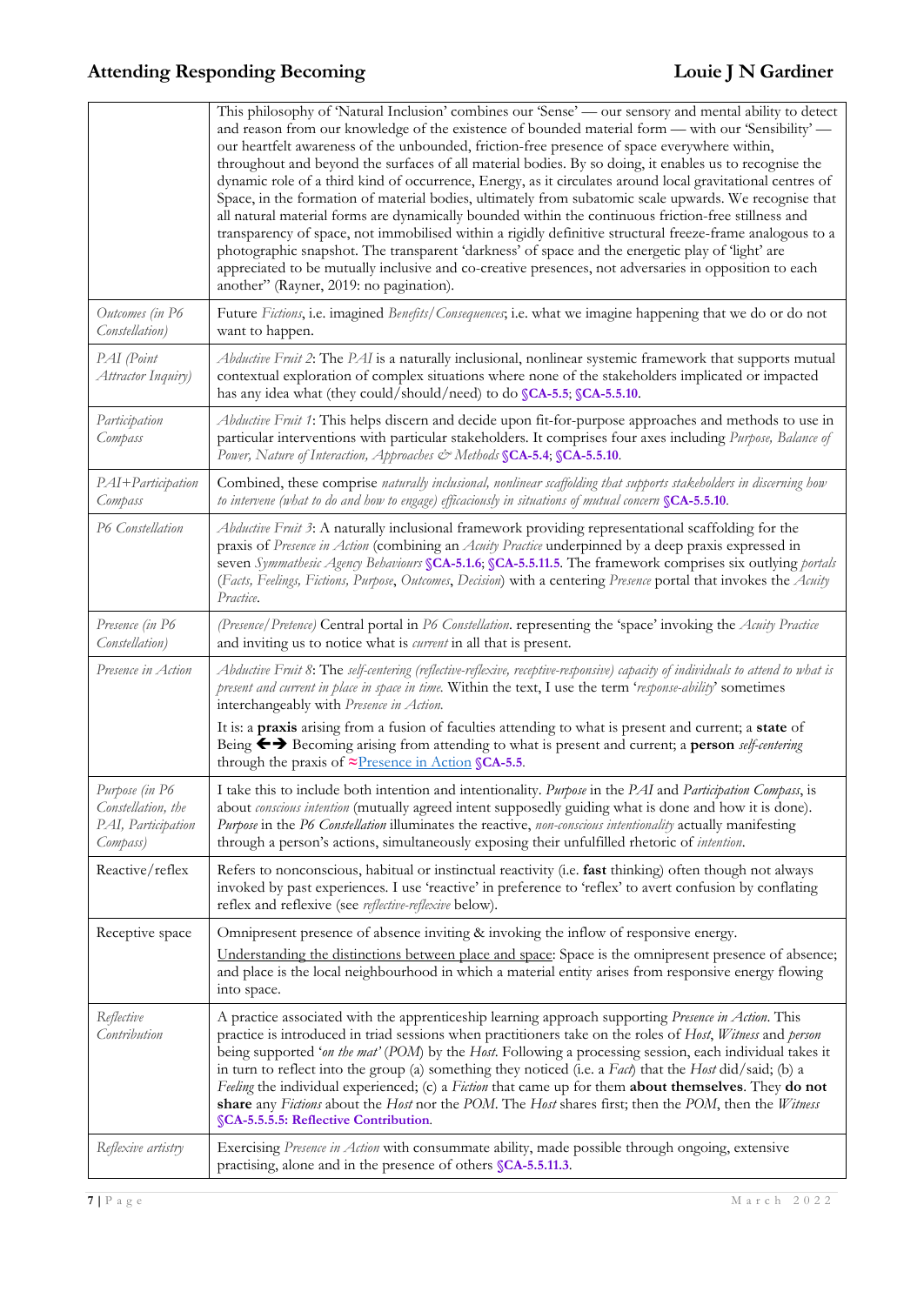| Reflective-reflexive                                         | I use this term with a distinction related to time: reflective means looking back on what has been,<br>including prior knowledge sources as well as reflecting something mirror-like with nothing added and<br>nothing taken away; reflexive means attending inwards, focussing on oneself and on what is current in<br>the present moment, relationally and in our wider world context. This includes what is folding in from<br>the past and from our imaginings of the future. Attending to what has been and what might be helps us<br>attune and respond to what is emerging through us in the moment SCA-5.5.4.3.                                                                                                                                                                                                                                                                                                                    |
|--------------------------------------------------------------|--------------------------------------------------------------------------------------------------------------------------------------------------------------------------------------------------------------------------------------------------------------------------------------------------------------------------------------------------------------------------------------------------------------------------------------------------------------------------------------------------------------------------------------------------------------------------------------------------------------------------------------------------------------------------------------------------------------------------------------------------------------------------------------------------------------------------------------------------------------------------------------------------------------------------------------------|
| Responsive<br>energy                                         | Energy inflowing into receptive space, enforming materiality and intangible presences/essences.                                                                                                                                                                                                                                                                                                                                                                                                                                                                                                                                                                                                                                                                                                                                                                                                                                            |
| Self-centering                                               | A naturally inclusional, embodied dynamic comprising psychical reflective-reflexive (past-to-present and<br>present-to-immediate future) §0.3; §CA-5.5.5; §CA-5.5.6 and physical/bodily receptive-responsive<br>processing, facilitated by the metalogically coherent praxis of Presence in Action scaffolded by the P6<br>Constellation, its Acuity Practice and deep praxis Symmathesic Agency Behaviours SCA-5.1.6; SCA-5.5.11.5.                                                                                                                                                                                                                                                                                                                                                                                                                                                                                                       |
| Simple rules                                                 | Non-complex behaviours referred to as 'Simple Rules' co-evolve through interactions between<br>individual agents in complex living systems. These behaviours are usually non-consciously embodied<br>by individuals, and when followed by all, generate coherent recognisable group patterns which in turn,<br>shape the interactions of the group's individuals. Such rules are inherent in either the biology or culture<br>of those beings.                                                                                                                                                                                                                                                                                                                                                                                                                                                                                             |
| Statewayes:<br>$\blacktriangleright$ , $\blacktriangleright$ | Abductive Fruit 4: Combined states of being and ways of exchanging that manifest in recognisably distinct ways §0.1:<br>p.21; and a metalogically coherent mode of being~expressing i.e. coherently conveying our state of being into and through<br>our ways of expressing §0.1: p.44. My statewaves convey the reincorporating essence, content, form and<br>outcomes of my living~learning inquiry. Each one (described below) represents a different dimension<br>of me finding expression in, and contributing to, this inquiry.                                                                                                                                                                                                                                                                                                                                                                                                      |
| JAesthetic-<br>Poetic                                        | The dimension of 'Me' who expresses my felt-sensing and sense-making - through emotional, lyrical,<br>metaphorical, musical, non-rational communicative forms including poetry, poetic prose and personal<br>processing. Here 'aesthetic' is taken back to its broader archaic meaning related to perception by the<br>senses, including emotional sensitivity and not simply that which accords a 'sense of beauty.'<br>Churchman (1979: p. 26) was onto something when he challenged the idea that 'aesthetics' might be<br>regarded as an enemy to the systems approach!                                                                                                                                                                                                                                                                                                                                                                |
| ◆Intellectual-<br>Theoretic                                  | Used here to convey the Me who expresses my rational processing and sense-making through linguistic<br>discourse and intellectual, theoretical constructs. She brings cognitive muscle to the page, enabling me<br>to wrestle with and weave together new and known material. This <i>statewave</i> is full, dense - sometimes<br>fast, other times slow - carrying an intensity that requires focus and concentration to aid navigation<br>and comprehension. It has been the responsibility of <i>Intellectual-Theoretic</i> to draw into the mix<br>what others think, feel and know. She draws on third-person constructs and theories, drawing on other<br>voices, experiences and second-person exchanges.                                                                                                                                                                                                                           |
| $\blacktriangleright$ Navigator-<br>Narrator                 | The Me who is the rational, objective observer/reporter and sign-poster - the voice and presence<br>which sits apart from, yet commentates in factual terms on proceedings: what has been, what is seen,<br>what is coming. She is generally precise, yet sometimes carries JAesthetic-Poetic undertones in her<br>crafted expression.                                                                                                                                                                                                                                                                                                                                                                                                                                                                                                                                                                                                     |
| $\approx$ Visual-<br>Kinaesthetic                            | The Me who experiences and expresses through visual, physical/spatial sensing and sense-making<br>modalities and forms. She evokes both a visual, perceptual appreciation and proprioceptive, felt-sense<br>of movement through the territory travelled, the resources deployed and discoveries made. Throughout<br>the document - via hyperlinks to animated presentations (prezis) - I invite you to engage with her on<br>her terms.<br>In 2020, I discovered that my need-that-would-not-be-denied to express through this statewave attests to the<br>limited attention in embodiment and enaction literature given to 'movement': "either no entry exists<br>for the tactile-kinesthetic/affective body and kinesthesia or paltry entries exist. In effect, the<br>foundational ontological and epistemological reality of life is missing: <i>animation</i> is nowhere on the map"<br>(Sheets-Johnstone, 1999a: p217; 1999b, 2010). |
| Subjective<br>empiricism                                     | An epistemology acknowledging the inevitability of subjectivity in all empirical inquiry. The self is<br>always involved, even in something judged to be objective/intersubjective, as the latter cannot be<br>perceived except by a participant-observer SCA-5.5.1.1.<br>I choose to refer to this as an epistemology differentiated from others on the basis of an inclusional<br>principle in which all epistemologies combined in the knower could effectively comprise a single onto-<br>epistemology that can be expressed without paradox within the philosophy of Natural Inclusionality.                                                                                                                                                                                                                                                                                                                                          |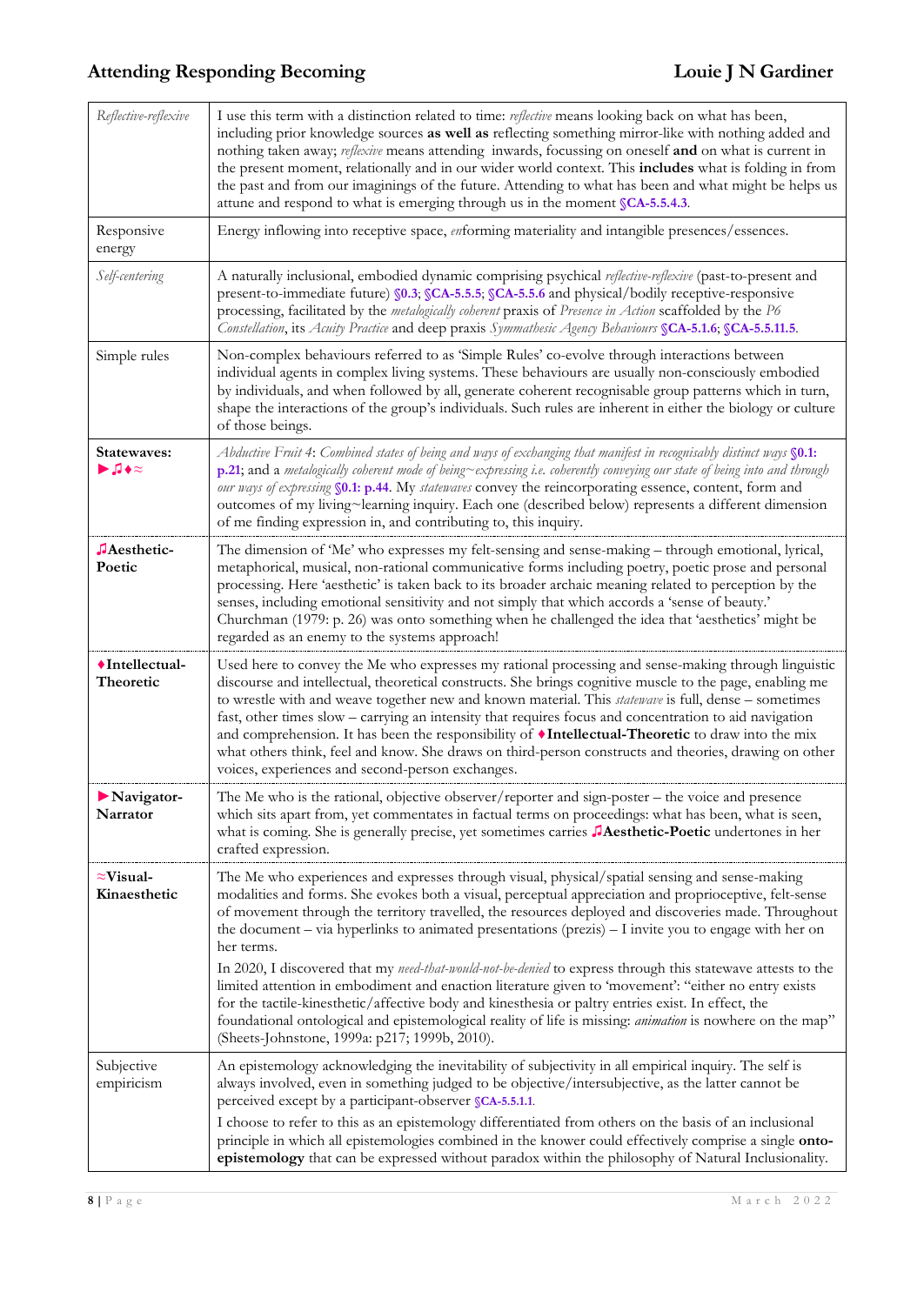| Systemic Research<br>Framework.  | Abductive Fruit 7: a naturally inclusional playspace situating researcher/practitioner and research/<br>interventions in place in space in time ≈Systemic Research Framework.                                                                                                                                                                                                                                                                                                                                                                                                                    |
|----------------------------------|--------------------------------------------------------------------------------------------------------------------------------------------------------------------------------------------------------------------------------------------------------------------------------------------------------------------------------------------------------------------------------------------------------------------------------------------------------------------------------------------------------------------------------------------------------------------------------------------------|
| Symmathesic<br>Agency Model      | Abductive Fruit 6: the Symmathesic Agency Model $\approx$ SAM where symmathesic agency is: the meta-conscious capacity to<br>engage in mutual contextual learning through self-centering interaction in place in space in time enacted through<br>Presences in action.                                                                                                                                                                                                                                                                                                                           |
| Symmathesic<br>Agency Behaviours | Abductive Fruit 5: These represent Simple Rules (as understood in swarm behaviour) derived from<br>noticing the deep praxis in myself and other 'systemic facilitators/ practitioners': "Show up, open and hold<br>the space; Think global, act local, make it personal; Attend to Littles; Illuminate patterns simply; Dance with emergence;<br>Track, tickle and tap tension; Let go, when flow flows" (Gardiner, 2016: p. 52-54). These behaviours are<br>attuned to the principles of complexity, Natural Inclusion and animation, which I distil in my Aphorisms<br>SCA-5.1.6, SCA-5.5.11.5 |
| Symmathesy                       | A complex living~learning system or "entity formed over time by contextual mutual learning through<br>interaction" – a neologism of Nora Bateson (2016b:169) SCA-5.5.6.                                                                                                                                                                                                                                                                                                                                                                                                                          |
| Time (bijective<br>physics)      | Recognised not as a dimension – but simply as a numerical ordering and measurement of material<br>changes, known as fact only in hindsight (Fiscaletti & Sorli 2017); also held intangibly as embodied<br>memories of events passed and future imaginings, both of which can obscure our capacity to attend<br>that which is current in the present.                                                                                                                                                                                                                                             |